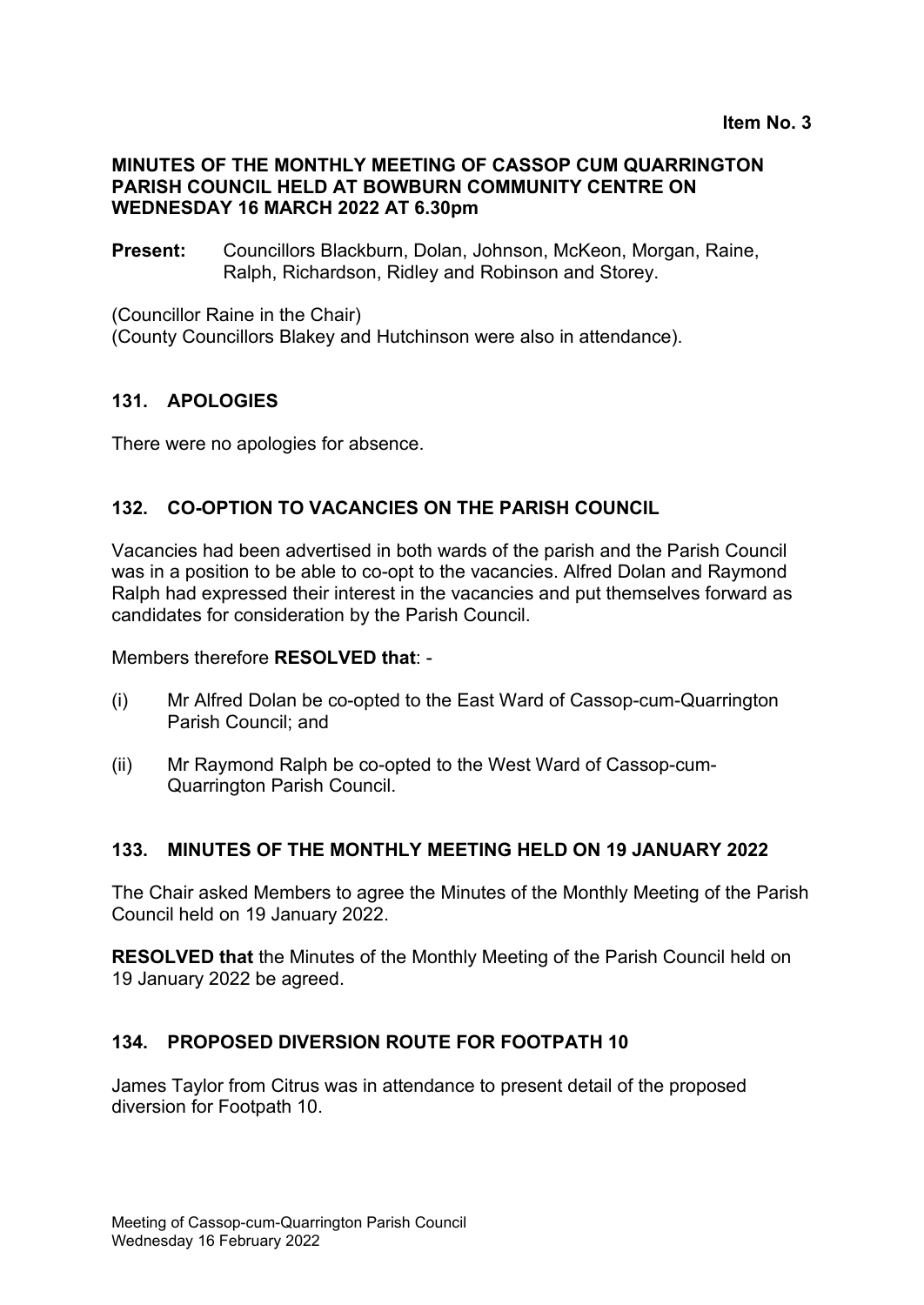James highlighted that it was expected that Reserved Matters planning applications would be received for two plots on Integra 61 (DC3 and DC5) and the diversion for Footpath 10 would be created as part of the application for DC3 and would sit alongside the planning journey for the site. The footpath would be maintained by Citrus.

It was noted that Durham County Council did not want the footpath to be in the beck corridor and the proposed route would allow a path to the bridgehead over the beck. James presented a number of plans to the Parish Council for Members to view the proposed route.

The temporary route would allow for a circular path around the site until all works were complete. Councillor Morgan noted the proposed temporary route from the bridge into the wood and commented that it would be indicative of the developer's commitment if this route appeared on future planning applications. James stated that this could be added to DC5.

The Parish Council thanked James for his attendance and his presentation of the proposals and he left the meeting.

Members were broadly satisfied with the proposal. There was some disappointment that the footpath would not be located on the motorway side of the beck, however it was acknowledged that Durham County Council did not want prevent any wildlife transit.

The Parish Council were clear that the footpath should be mentioned and included in any forthcoming planning applications and enshrined within the Definitive Footpath Map.

|  | 135. PLANNING APPLICATIONS 2022 |
|--|---------------------------------|
|--|---------------------------------|

| <b>Applicant</b>          | <b>Details</b>                      | <b>Resolved Action</b> |
|---------------------------|-------------------------------------|------------------------|
| DM/21/01744/FPA           | Installation of photovoltaic system | No objection           |
| <b>Zestec Asset</b>       | to warehouse roof                   |                        |
| Management                |                                     |                        |
| <b>Amazon UK Services</b> |                                     |                        |
| Unit 1, Integra 61        |                                     |                        |
| West                      |                                     |                        |
| <b>Bowburn</b>            |                                     |                        |
| Durham DH6 5FG            |                                     |                        |

Since the last monthly meeting of the Parish Council, Members had met with representatives from Bellway Durham and Citrus to discuss the planning application for the appearance, landscaping and layout of the Bellway housing development at Integra 61.

Members had been disappointed with the environmental aspects of the development as they did not feel it was looking to the future in this regard. It was agreed that the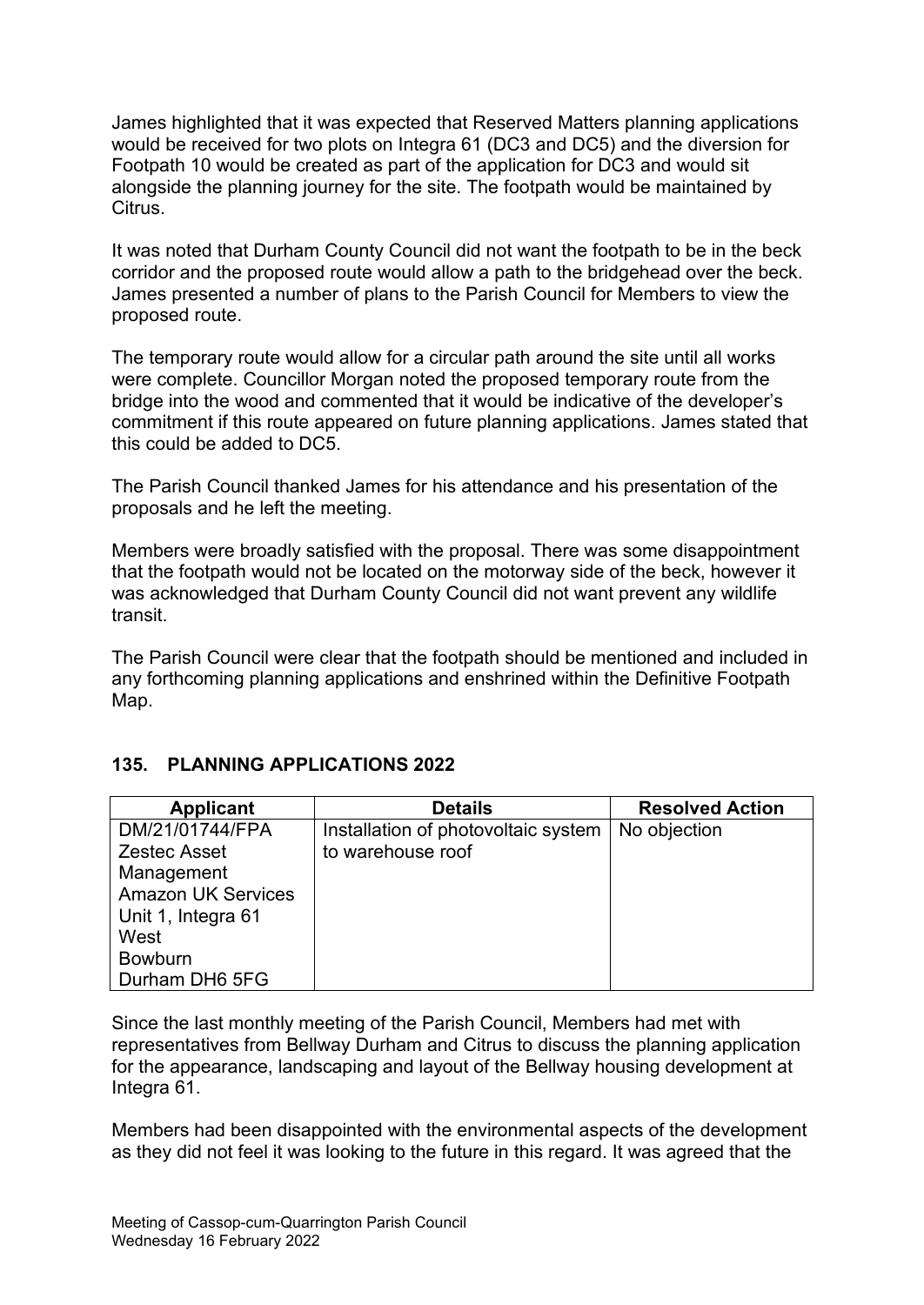Parish Council would communicate to Durham County Council that whilst they appreciated that the developers had consulted with Members and it was understood that they were adhering to all regulations as they stood, the Parish Council were disappointed to hear that there would be very little solar panel provision and no electric car charging points, just the provision of trunking.

The Parish Council felt that the development did not propose to do all that it could to promote the low carbon economy and would request that Durham County Council consider this element of the development in the light of the National Planning Policy Framework and the Cassop-cum-Quarrington Neighbourhood Plan which seeks to promote development which enhances the environment.

**RESOLVED that** the Parish Clerk communicate the views of the Parish Council to Durham County Council on the Bellway development at Integra 61.

# **136. A NEW ARTWORK FOR BOWBURN**

The Parish Clerk advised that a draft lease agreement had been received from Durham County Council, comments had been returned to the legal representative and an updated version was awaited.

A catch-up meeting had been held with the artist and Groundwork North East and it was reported that the fabricators had been working on the sculpture and producing some test pieces. Testing had also taken place on the lighting element of the artwork and it was now proposed that cut-out lettering with mesh placed behind sold metal would be the most effective option for the sculpture. Members agreed with this, having been shown examples of the test pieces.

The structural engineer was rechecking the plans and fabrication could proceed as soon as these were approved. The time frame was dependent on the top piece of the structure which was being outsourced. Ideally the path works would begin in early April and the artwork would be installed in late April/early May.

**RESOLVED that** the update be noted.

## **137. CLERK'S REPORT**

## **(i) Parish Council Vacancies**

A vacancy had been advertised in the West ward of the parish following the resignation of Paul Leake and the Parish Council had been advised that it could coopt to the vacancy.

There were currently two vacancies, one in each ward of the parish to which the Parish Council was able to co-opt. An expression of interest had been received from Mrs Nicola Ridley, a resident of the Parkhill area. Mrs Ridley had a background in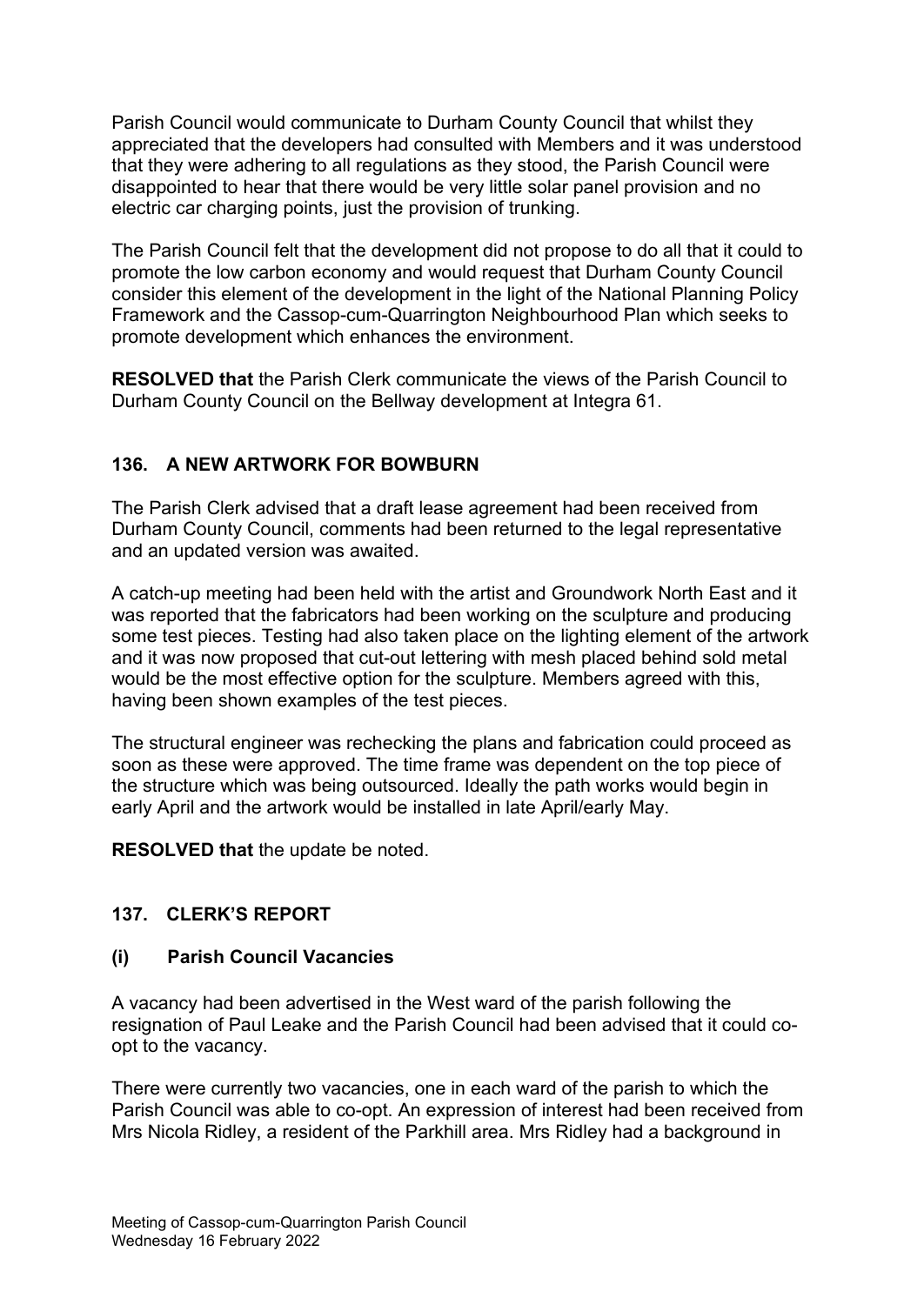corporate banking and was now employed in the civil service. She was committed to representing the views of the local community and improving their quality of life.

# **(ii) Replacement Hanging Baskets**

A quotation had been received from Thinford Nurseries to replace the hanging baskets in Bowburn, Parkhill and Cassop. The new baskets would cost £7.00 each, a total of £763.00 to replace all 109 baskets in the parish. The quotation was for 18 inch baskets to replace the existing 16-inch baskets and therefore the costs for refilling were higher, totalling an additional £218.00.

The Parish Council had increased the budget for Summer and Winter planting in recognition of the need to replace the baskets and were minded to agree the quotation, however they wished to be assured that the existing brackets would be suitable for the larger baskets.

## **RESOLVED that: -**

- (i) Mrs Nicola Ridley be invited to attend the next Monthly Meeting on 16 March 2022 with a view to being appointed to the Parish Council; and
- (ii) the quotation for replacement hanging baskets in the parish be agreed subject to confirmation that the existing brackets will be suitable.

## **138. PARKHILL KEEPMOAT SITE DEBRIS**

The Chair reported that there appeared to be a lot of debris from the Keepmoat site at Parkhill which had blown on to adjacent fields and was very unsightly. It was noted that Keepmoat were 'Considerate Constructors' and had wanted to promote a wildlife area so it was felt that they should be addressing this issue.

Councillor McKeon undertook to speak to Durham County Council about possible enforcement.

## **139. LOCAL YOUTH SERVICES**

The Youth Services report for February 2022 had been submitted to the Parish Council and it was noted that all youth clubs were running and very busy.

Staff had been working on the awareness of community cohesion following a spate of deliberate fires in the community.

Funding had been received from the AAP to offer a hot lunch and activity packs to all children and young people attending at half term. The gym continued to be popular and was now open on a Saturday from 5.00pm – 7.00pm.

**RESOLVED that** the update be noted.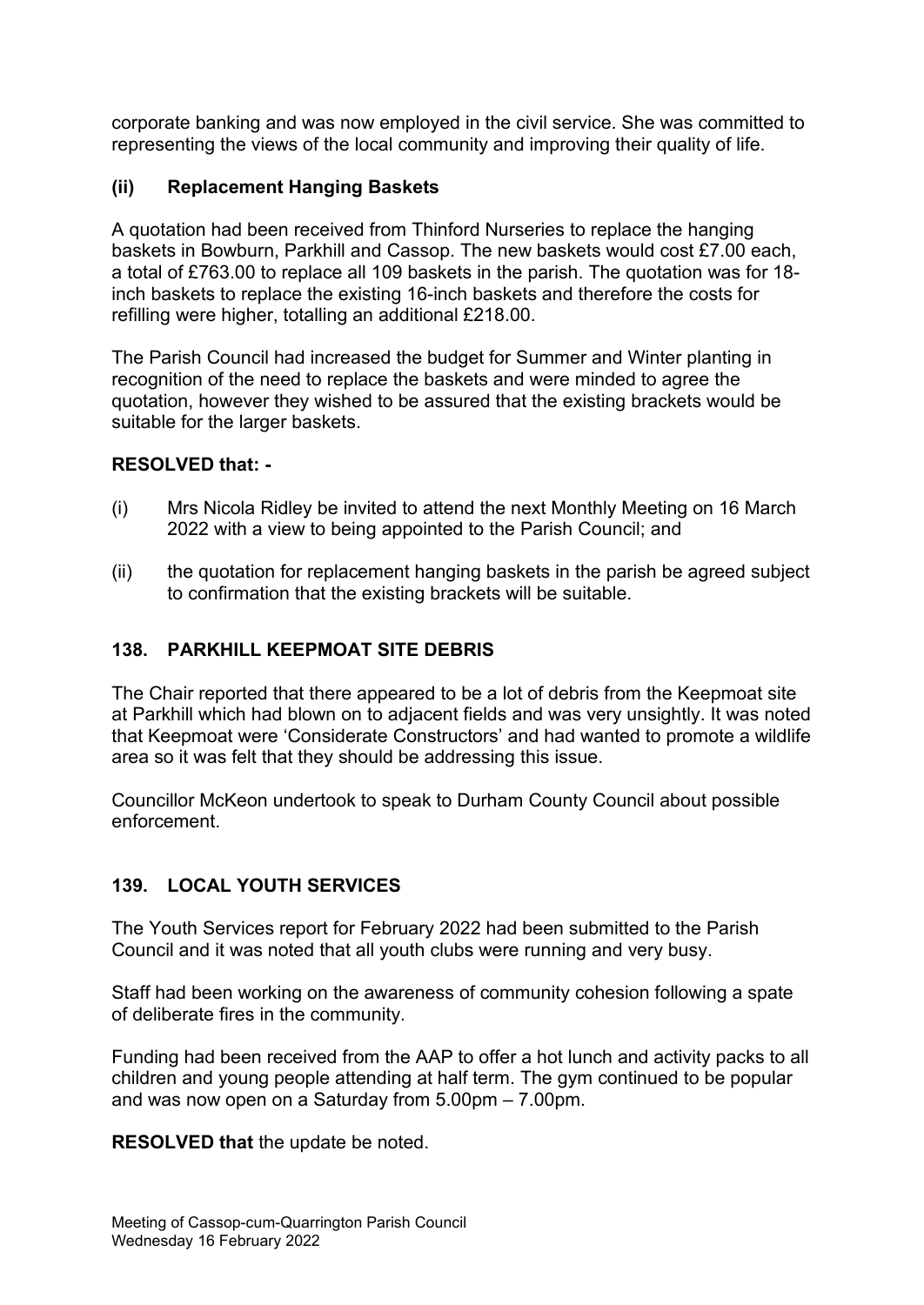# **140. LOCAL FOOTPATHS AND RIGHTS OF WAY**

Councillor Robinson reported that there was fly tipping on Bridleway 37. It was noted that this had been reported to Durham County Council and County Councillor Blakey said that she would ask one of the team to drive down to check the current situation.

The stile had been reinstated at Footpath 1 below the sewage works, however this was too high and needed to be adjusted. It was suggested that the Rights of Way Officer and Citrus be made aware of this.

**RESOLVED that** the update be noted.

### **141. ALLOTMENTS, GARAGES AND CEMETERY**

It was reported that there had been vandalism of a greenhouse in the allotments and County Councillor Hutchinson advised that this had been picked up with the Police.

Signage was now displayed throughout the allotments to remind tenants of their responsibilities with regard to the Avian Influenza Protection Zone.

**RESOLVED that** the update be noted.

#### **142. COUNTY COUNCILLORS' MONTHLY REPORTS**

Councillor Hutchinson provided updates on the following: -

- Cassop play area
- Cassop Community Centre toilet refurbishment
- Cassop walkabout
- Damaged bus stops
- Removal of dangerous trees
- New tree planting
- Mud on road from Keepmoat development
- Big Spring clean up

Councillor Ridley raised an issue with regard to Katem Logistics as it appeared that their vehicles were travelling through Bowburn 24 hours a day, seven days a week. This was contrary to what the company had said when they first located at Bowburn North and Councillor Ridley queried the conditions of the original permission.

Members recalled that Katem had attended a Parish Council meeting to discuss their plans when they set up at Bowburn and it was suggested that they could be invited to a future meeting. Councillor McKeon said that she would contact officers at the County Council with regard to the permissions for the operation.

**RESOLVED that** the update be noted.